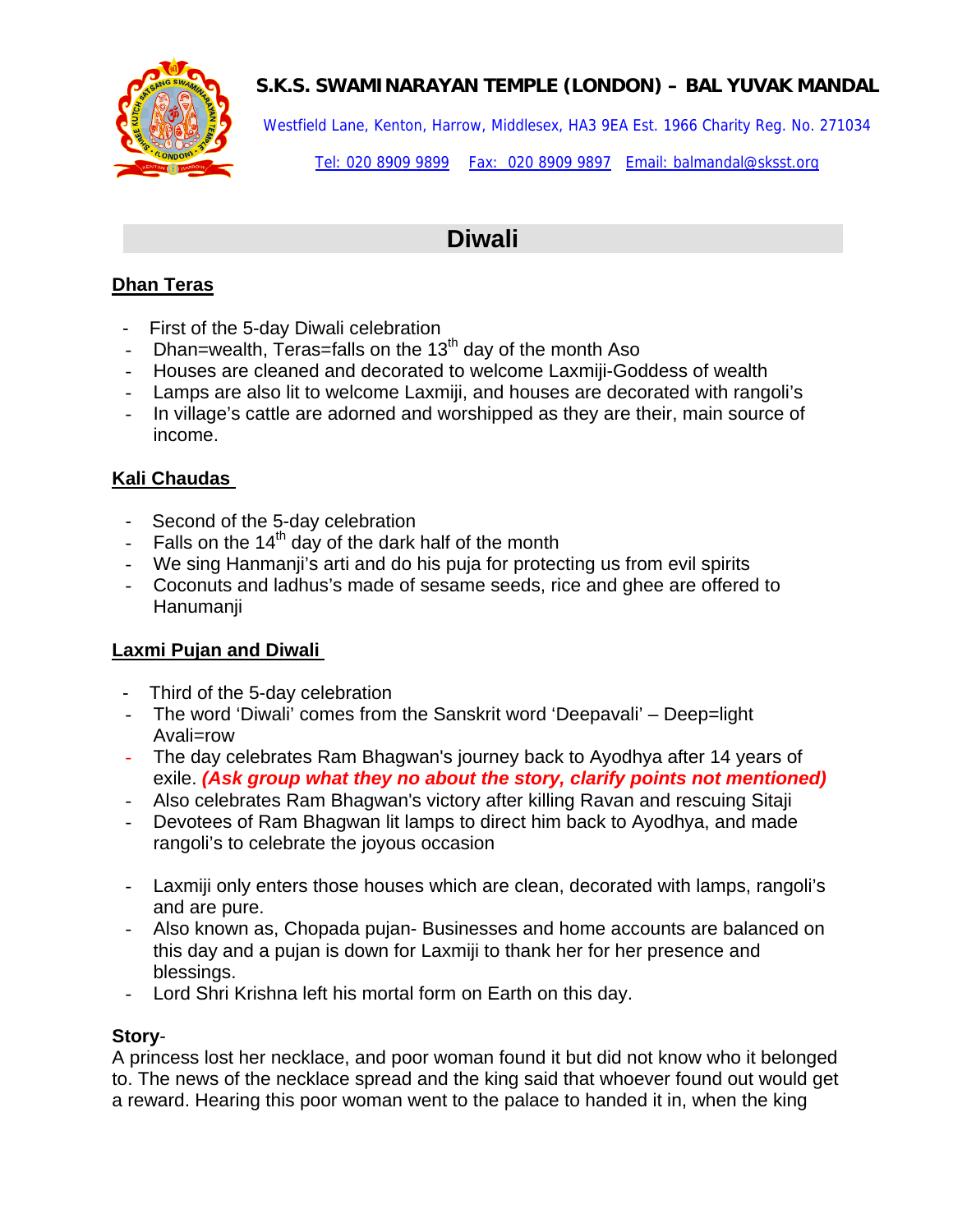

Westfield Lane, Kenton, Harrow, Middlesex, HA3 9EA Est. 1966 Charity Reg. No. 271034

Tel: 020 8909 9899 Fax: 020 8909 9897 Email: balmandal@sksst.org

offered the reward, the woman refused and said she only did her duty by returning the necklace to the owner, but she requested that no one in his kingdom should light a lamp on this day except her. By midnight, Laxmiji found only her house lit up with lamps and knocked on her door, when she saw the poor woman, she asked her what she wanted, and the woman asked Laxmiji to never leave her house.

#### **Ankooth – Bestu Varas**

- The fourth day is known as 'Padwa', which marks the coronation of King Vikramaditya and vikram-samvat was started from this day.
- Govardhan puja- the people of Gokul used to do puja of Indradev at the end of each monsoon season, one particular year, the young Krishna stopped them from doing so. Indradev got angry and made it rain so much for 7 days, Krishna saved Gokul by lifting the Govardhan Mountain with his little finger on his left hand so that everyone could shelter under it.
- The monsoon season brings new harvest, which is used to make the ankoot. As our Shastra's say we should always offer food to Bhagwan before we eat it our self.
- A mountain of different foods, sweets and savories are made for Bhagwan and put before him, Bhagwan is dressed in beautiful garments and jewellery
- On this day we should greet family and friends by saying Jay Swaminarayan to them.
- 'Nutan Varsh' literally means 'dawn of the New Year', also called 'Bestu Varsh'. The Hindu New Year's day, of the Vikram era is Kartik sud 1.

# **Origin**

The monsoon, which commenced in Ashadh will have grown new crops by the end of Aso. Therefore, the new harvest brought home is first used to cook exquisite foods for the Lord. In Gokul it was a tradition to offer these as thanksgiving to Lord Indra - deity of rain. Observing these preparations, the child Krishna questioned his father Nandbaba, of the purpose. Nandbaba replied that, 'It has been a tradition to thank Lord Indra, who graces rain which grows crops. That is why we live happily'. Hearing this Shri Krishna pointed out that the cause of man's happiness and miseries are his karmas. The supreme God bestows the fruits of these karmas. He added, 'Since we are forest dwellers, pujan of this Mount Govardhan, the cows and Brahmins, is greater than Indra's puja.' He then commanded everyone, 'From now onwards, fodder shall be offered to cows and food to Govardhan. Everyone accepted his 'agna'. Through Govardhan, the Lord then availed all the food offered. When Indra discovered that his puja had been stopped, and instead, pujan offered to Govardhan in Gokul, he unleashed his wrath by deluging Gokul with rain to destroy it. However to demonstrate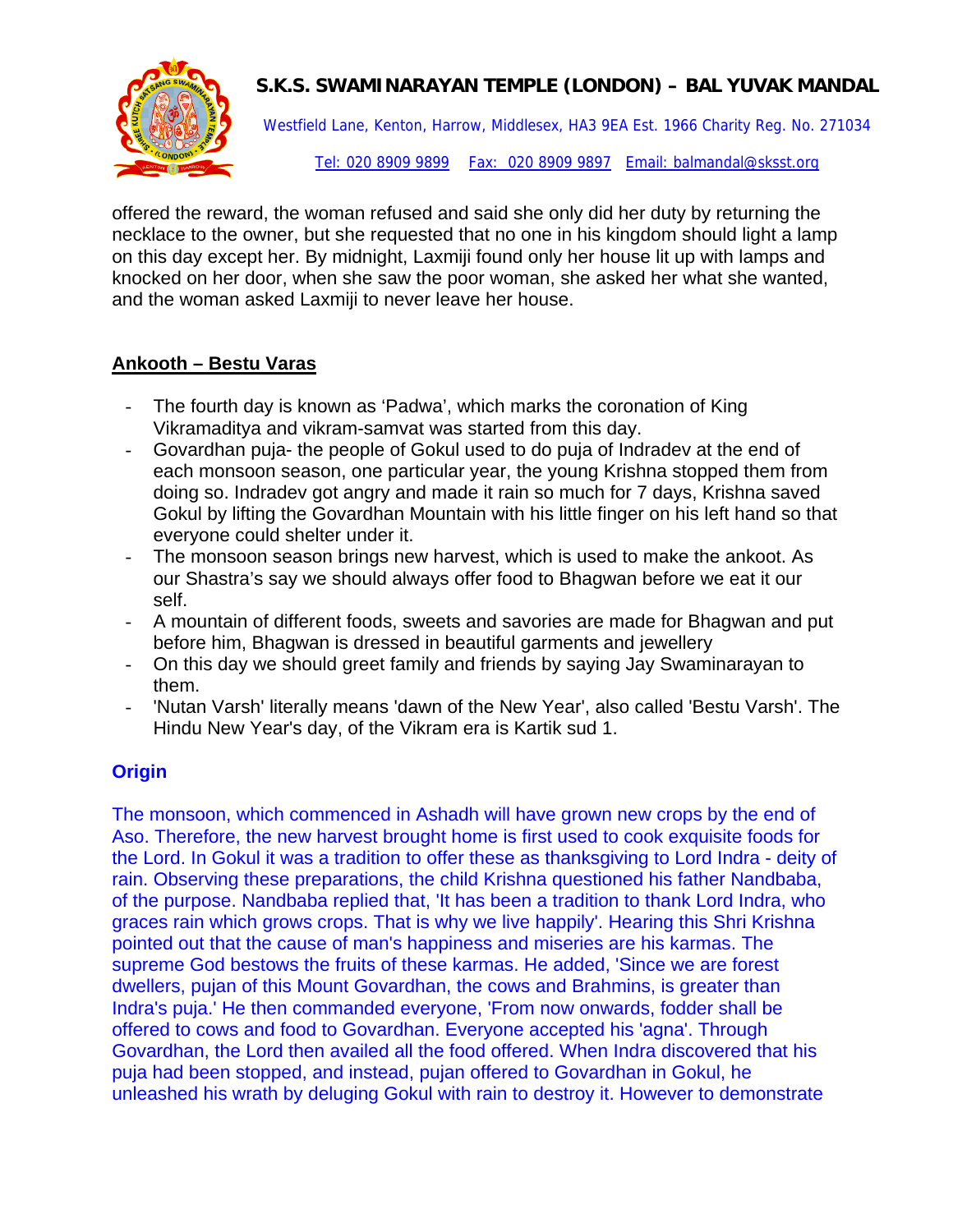

Westfield Lane, Kenton, Harrow, Middlesex, HA3 9EA Est. 1966 Charity Reg. No. 271034

Tel: 020 8909 9899 Fax: 020 8909 9897 Email: balmandal@sksst.org

the Lord's power, Shri Krishna raised Mt.Govardhan merely with his little finger, thus sheltering the residents and cattle of Gokul underneath. Over the ages, these sentiments have been consolidated by offering Govardhan puja. This is also known as 'Annakut', 'Anna' meaning food and 'kut', mountain.

#### **Rituals that Satsangi's do**

- People go to mandir for the darshan of God.
- People greet each other on this day by uttering, 'Jay Shree Swaminarayan'.
- In all Swaminarayan mandirs 'Annakut' is offered to the deities on this day. A vast array of vegetarian foods is traditionally arranged in tiers or steps, in front of the Swaminarayan Bhagwan. The sweets are placed nearest to the Lord. As the tiers descend, other foods such as 'dal', vegetables, pulses and fried savory foods are arranged. A mound of cooked rice, symbolic of Mt. Govardhan, is placed in the center. In all Swaminarayan mandirs, sadhus and devotees then sing 'Thaal' - Kirtans composed by the poet paramhansas of Bhagwan Swaminarayan. This is followed by a grand Arti.
- The Annakut is left for darshan for the devotees till evening, and then the items are taken down. The now sanctified prasad - of sweets and dry foodstuffs are distributed as prasad.

#### **Bhai Beej**

- The fifth and final day of the celebration
- Bhai=brother, beej= $2^{nd}$  day of the bright half of the month Kartik
- Legend goes that Yamunaji (divine form of the River Yamuna) invited her brother Yamraj for a meal to her home quite often, but it was on this day that he was able to accept the invitation. Yamunaji was pleased and welcomed him by performing arti and putting a tilak on his forehead. She then served him with an elaborate meal. Yamraj was so pleased with his sister that he blessed her and granted her a boon; he said 'a brother who has a meal at his sister's house on this day shall have eternal happiness'.

#### **Origin**

Once Yamunaji, the manifest form of river Yamuna, invited her brother Yama Raja and his attendants to have a meal at her home. However, work prevented him from accepting her invitation. Finally, on Kartik Sud 2, he was able to visit her. She welcomed him warmly by performing his pujan with sandalwood paste, exotic perfumes and rich garments. She then served him sumptuous food in a golden dish.

After the meal, Yama Raja shared his sibling love by gifting her expensive garments. He then requested her to ask him for a boon. She asked, 'Every year on this day you should have a meal in my home. You should also release all those who are in Yampuri